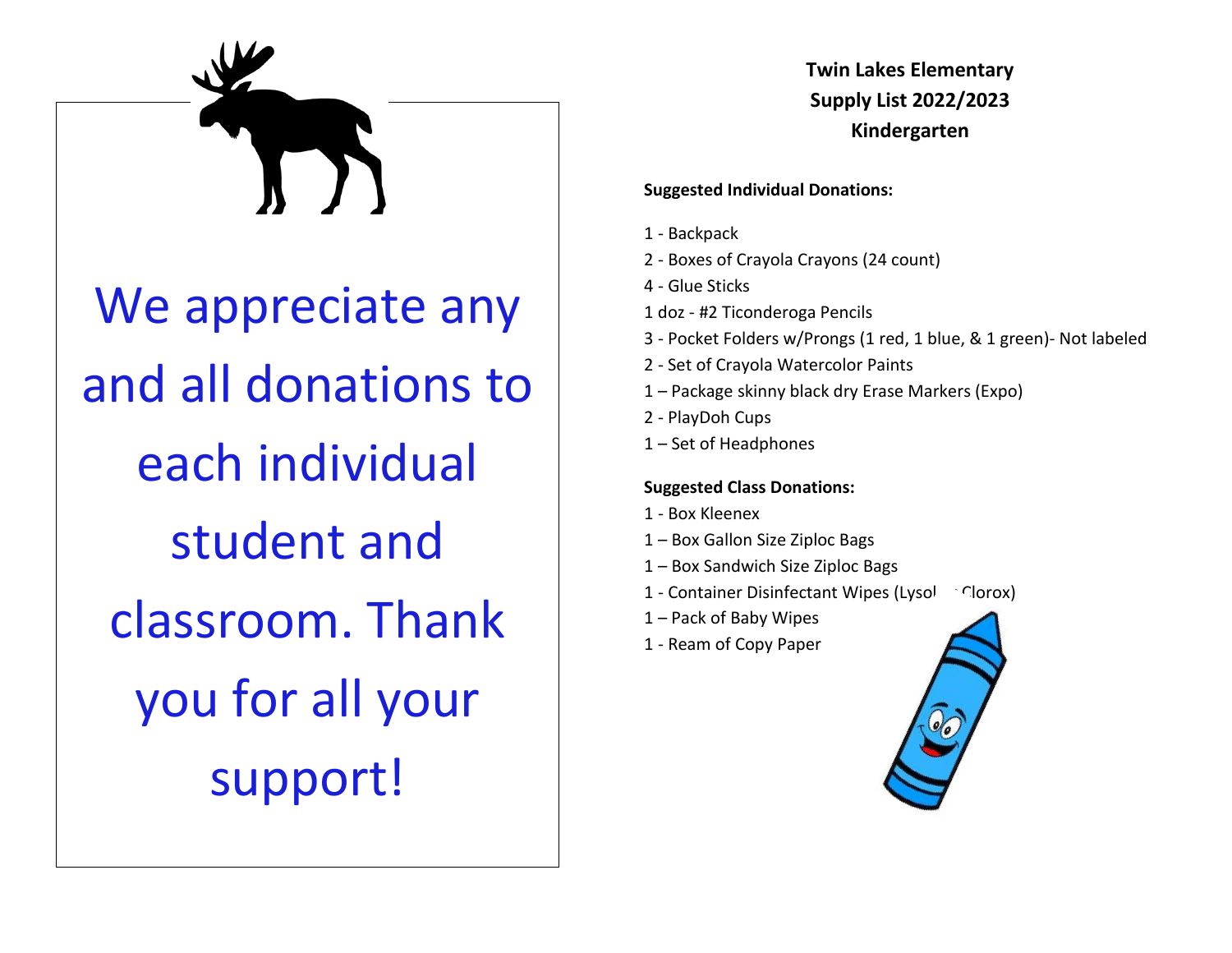## **Twin Lakes Elementary Supply List 2022/2023 1 st Grade**

#### **Suggested Individual Donations:**

- 2 24 count Crayola Crayons
- 1 Single prang Crayola Watercolor Paints
- 1 Box Colored Pencils
- 4- Glue Sticks
- 1 Pocket Folder
- 1 Fiskars Scissors
- 1 Pink Pearl Erasers
- 1 Classic Color Crayola Markers (Bold, Washable)
- 2 doz Ticonderoga, Papermate or Mead Pencils
- 1 Pencil Topper
- 3 Wide-Ruled Spiral Notebook
- 1 3 Ring Binder (1 to  $1\frac{1}{2}$  inch)
- 1 Pencil Box (5x8 hard plastic)
- 2 Expo Markers (black only)
- 1 Backpack
- 1 Pkg 3x5 index cards
- 2 Sets of Headphones

### **Suggested Class Donations:**

- 1 Box Kleenex
- 1 Box Ziploc Sandwich Bags
- 1 Box Gallon Size Baggies
- 1 Bottle Hand Sanitizer
- 1 Container Disinfectant Wipes
- 1 Ream Copy Paper



## **Twin Lakes Elementary Supply List 2022/2023 2 nd Grade**

### **Suggested Individual Donations:**

- 2 24 count Crayola Crayons
- 1 Single prang Crayola Watercolor Paints
- 1 Box Colored Pencils
- 4- Glue Sticks
- 1 Pocket Folder
- 1 Fiskars Scissors
- 1 Pink Pearl Erasers
- 1 Classic Color Crayola Markers (Bold, Washable)
- 2 doz Ticonderoga, Papermate or Mead Pencils
- 1 Pencil Topper
- 3 Wide-Ruled Spiral Notebook
- 1 3 Ring Binder (1 to  $1 \frac{1}{2}$  inch)
- 1 Pencil Box (5x8 hard plastic)
- 2 Expo Markers (black only)
- 1 Backpack
- 1 Pkg 3x5 index cards
- 2 Sets of Headphones

## **Suggested Class Donations:**

- 1 Box Kleenex
- 1 Box Ziploc Sandwich Bags
- 1 Box Gallon Size Baggies
- 1 Bottle Hand Sanitizer
- 1 Container Disinfectant Wipes
- 1 Ream Copy Paper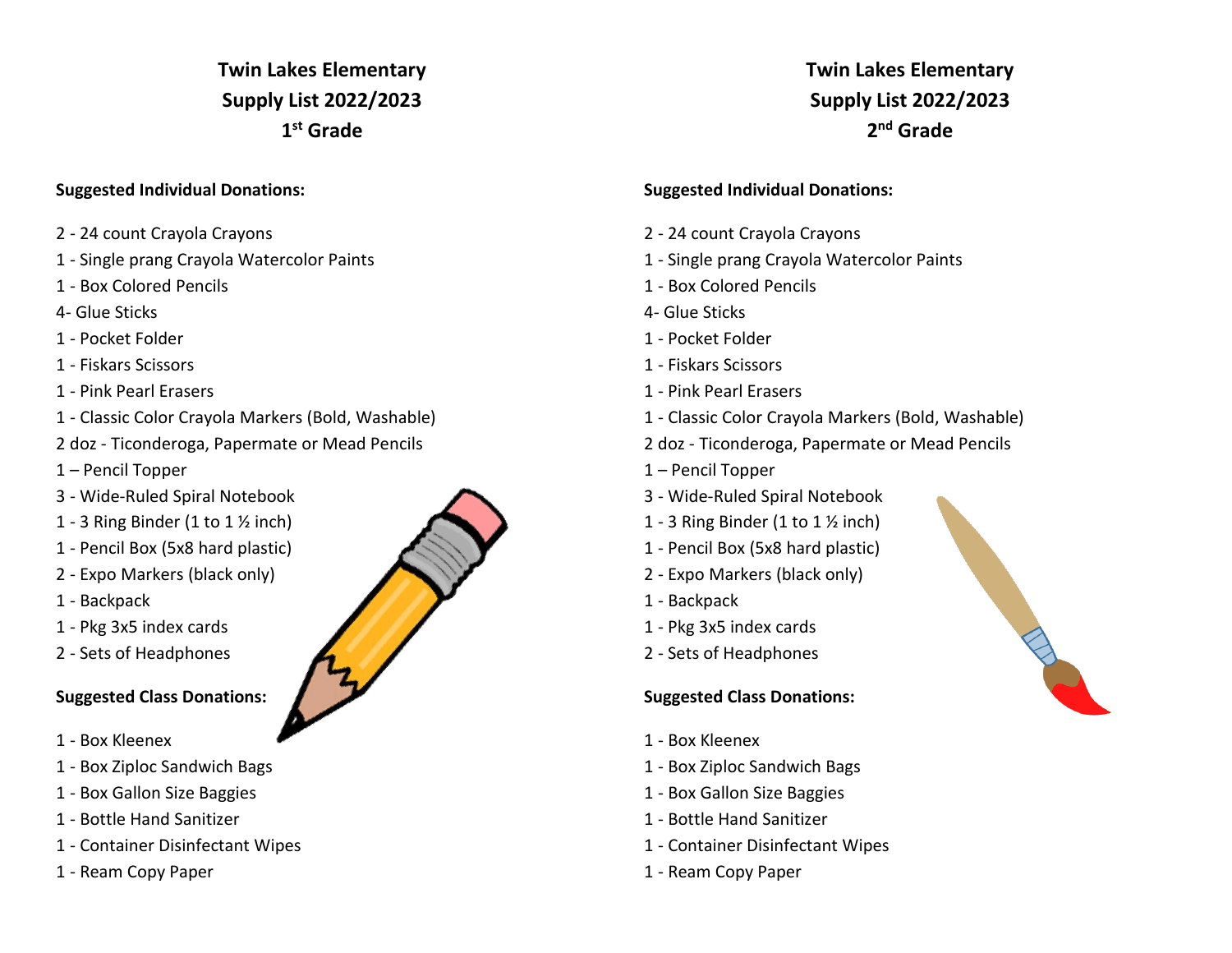# **Twin Lakes Elementary Supply List 2022/2023 3 rd Grade**

### **Suggested Individual Donations:**

- 2 24 Count Crayola Crayons
- 2 Pocket Folders
- 4 Glue Sticks
- 1 Box Crayola of 12 Colored Pencils
- 2 10 pack Crayola Classic Skinny Markers
- 2 8 pack Crayola Wide Markers (classic)
- 2 Wide-Ruled Spiral Notebooks
- 3 doz Ticonderoga
- 1 Ruler
- 1 Fiskars Scissors (pointed blades)
- 1 Pencil Box that will fit into a desk
- 2 Pink Pearl Erasers
- 1 Backpack
- 1 Set of Headphones
- $1 1$  inch, 3 ring binder

## **Suggested Class Donations:**

- 2 Boxes Kleenex
- 1 Box Disinfectant Wipes
- 1 Ream Copy Paper
- 1 Bottle of Hand Sanitizer
- 1 Boys Only 1 box of Gallon Zip Lock Bags
- 1 Girls Only 1 Box of Sandwich Size Zip Lock



## **Twin Lakes Elementary Supply List 2022/2023 4th Grade**

### **Suggested Individual Donations:**

- 1 Box Crayola Crayons 24 count
- 8 Glue Sticks
- 1 Fiskars Scissors (pointed blade, junior size 6 ½")
- 1 Crayola Washable Markers (classic)
- 3 doz Ticonderoga Pencils sharpened
- 2 Folders w/pockets (Peachy type)
- 1 Box Colored Pencils (12 count)
- 1 Packages Wide-Ruled Loose Leaf Paper
- 1 Pink Pearl Eraser
- 1 Ruler w/inches & millimeters (Non-Bendable)
- 1 Pencil Box or Pouch
- 4 Dry Erase Markers (Expo Only)
- 1 White Board Eraser
- 2 Red Ink Pens (clicking type)
- 1 Composition Notebook
- 1 Black sharpie marker
- 1 Backpack
- 1 Set of Headphones

## **Suggested Class Donations:**

- 1 Box Kleenex
- 1 Container Disinfectant Wipes
- 1 Box Quart Ziploc Bags
- 1 Box Gallon Ziploc Bags